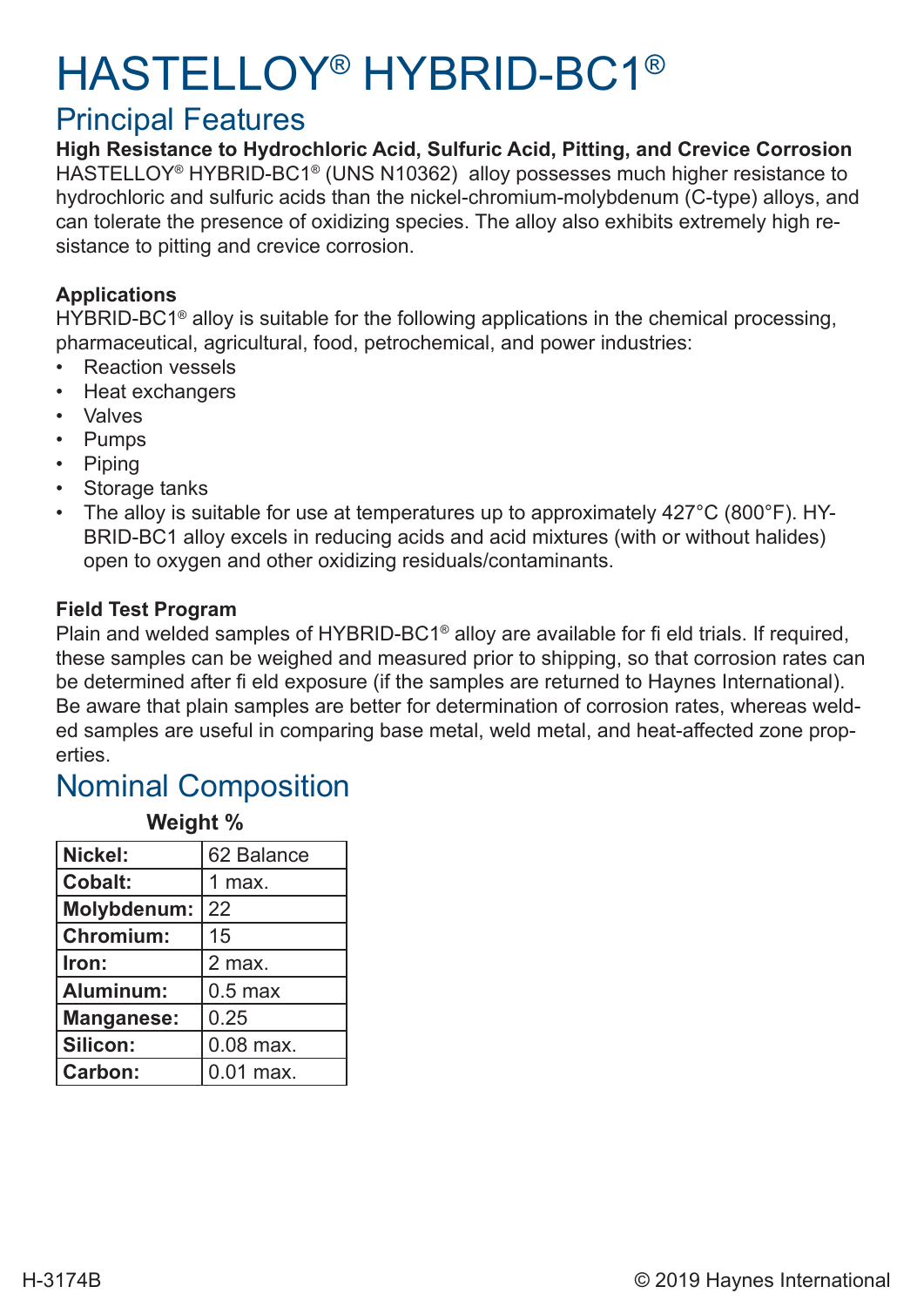### Iso-Corrosion Diagrams

Each of these iso-corrosion diagrams was constructed using numerous corrosion rate values, generated at different acid concentrations and temperatures. The blue line represents those combinations of acid concentration and temperature at which a corrosion rate of 0.1 mm/y (4 mils per year) is expected, based on laboratory results. Below the line, rates under 0.1 mm/y are expected. Similarly, the red line indicates the combinations of acid concentration and temperature at which a corrosion rate of 0.5 mm/y (20 mils per year) is expected. Above the red line, rates of over 0.5 mm/y are expected. Between the blue and red lines, corrosion rates are expected to fall between 0.1 and 0.5 mm/y. The iso-corrosion diagram for hydrofluoric acid should be used with caution. Internal attack of nickel alloys is common in this acid; thus field tests prior to industrial use are even more important. Also, while HYBRID-BC1<sup>®</sup> alloy possesses useful resistance to nitric acid, stainless steels are generally preferred to nickel alloys in pure nitric.

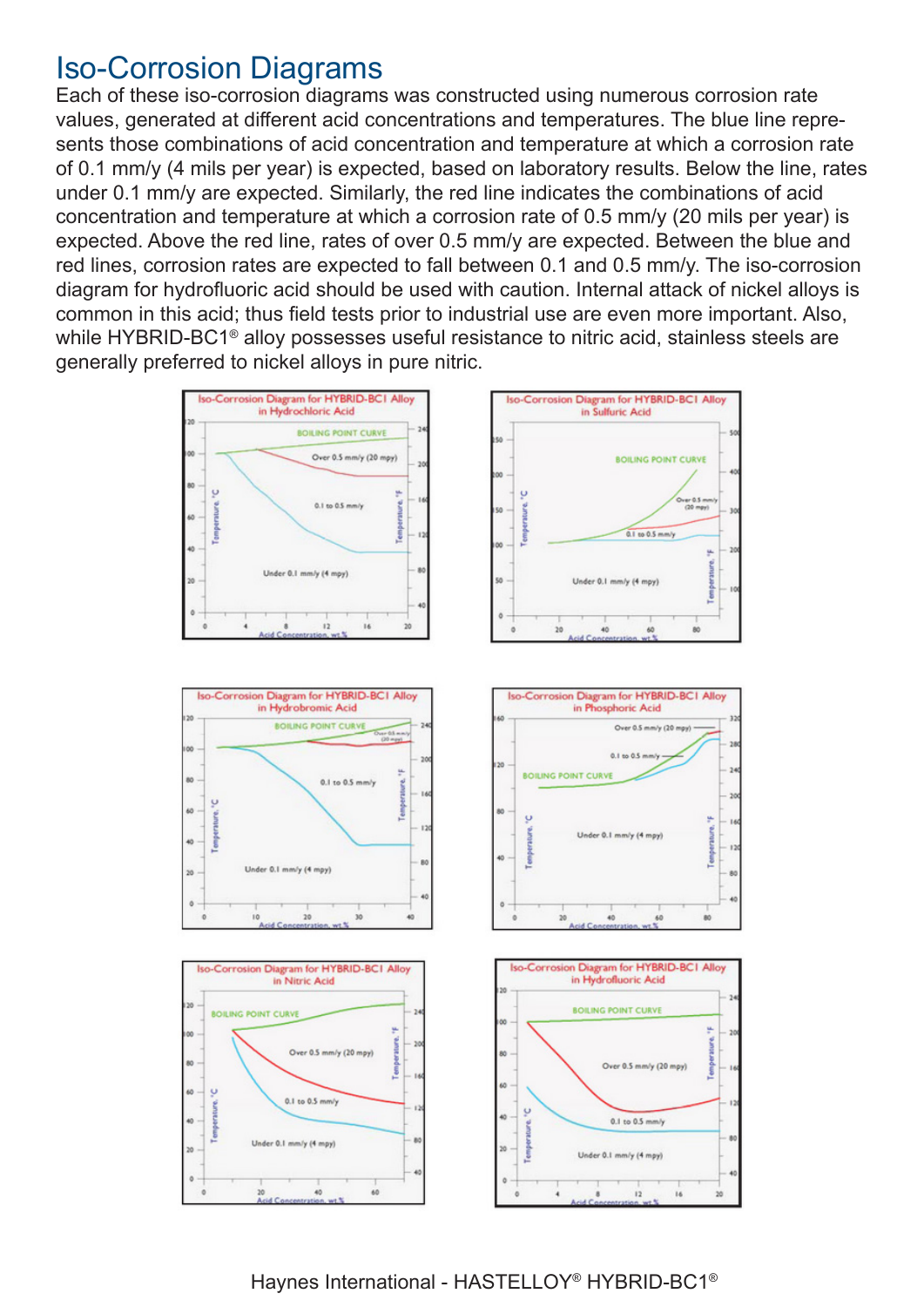# Uniform Corrosion Data

| <b>Chemical</b> | Concentration | <b>Temperature</b> | <b>HYBRID-BC1®</b>      | $C-22^{\circledcirc}$ | $C-276$        | $C-2000$ ®     | $B-3^{\circledR}$ |
|-----------------|---------------|--------------------|-------------------------|-----------------------|----------------|----------------|-------------------|
|                 | wt $%$        | $\overline{\ }$    | mpy                     | mpy                   | mpy            | mpy            | mpy               |
|                 | 1             | <b>Boiling</b>     | $<$ 1                   | $\overline{2}$        | 13             | $<$ 1          | <1                |
|                 | 5             | 200                | 12                      | 119                   | 49             | 54             | 12                |
|                 | 5             | <b>Boiling</b>     | 18                      | 354                   | 143            | 167            | 3                 |
|                 | 10            | 150                | 11                      | 39                    | 18             | 26             | $9$               |
| <b>HCI</b>      | 10            | 175                | 15                      | 78                    | 46             | 61             | 11                |
|                 | 15            | 150                | 11                      | 39                    | 21             | 28             | 9                 |
|                 | 15            | 175                | 17                      | 75                    | 48             | 67             | 11                |
|                 | 20            | 150                | 11                      | 35                    | 22             | 27             | 8                 |
|                 | 20            | 175                | 18                      | 68                    | 43             | 57             | 10                |
|                 | 10            | <b>Boiling</b>     | 1                       | 11                    | $\overline{7}$ | $\overline{4}$ | <1                |
|                 | 20            | <b>Boiling</b>     | $\overline{\mathbf{2}}$ | 33                    | 19             | $\overline{7}$ | $\mathbf 1$       |
|                 | 30            | 200                | $\overline{\mathbf{3}}$ | 27                    | 17             | $\overline{2}$ | $\overline{4}$    |
|                 | 30            | <b>Boiling</b>     | 4                       | 74                    | 33             | 17             | 1                 |
| $H_2SO_4$       | 50            | 200                | $\overline{2}$          | 30                    | 24             | 6              | $\overline{2}$    |
|                 | 50            | <b>Boiling</b>     | 9                       | 393                   | 143            | 132            | $\overline{1}$    |
|                 | 70            | 200                | 1                       | 37                    | 20             | 17             | $<$ 1             |
|                 | 90            | 200                | 1                       | 71                    | 18             | 15             | $\mathbf{1}$      |
|                 | 10            | 200                | $\overline{2}$          | 59                    | 35             | 13             | 11                |
| <b>HBr</b>      | 30            | 200                | 15                      | 44                    | 30             | 36             | 11                |
|                 | 40            | 200                | 13                      | 26                    | 21             | 24             | 10                |
|                 | 70            | 250                | 4                       | 5                     | 3              | 3              | $\mathfrak{S}$    |
| $H_3PO_4$       | 80            | 250                | 1                       | 5                     | 4              | 3              | $\overline{4}$    |

#### **British Units**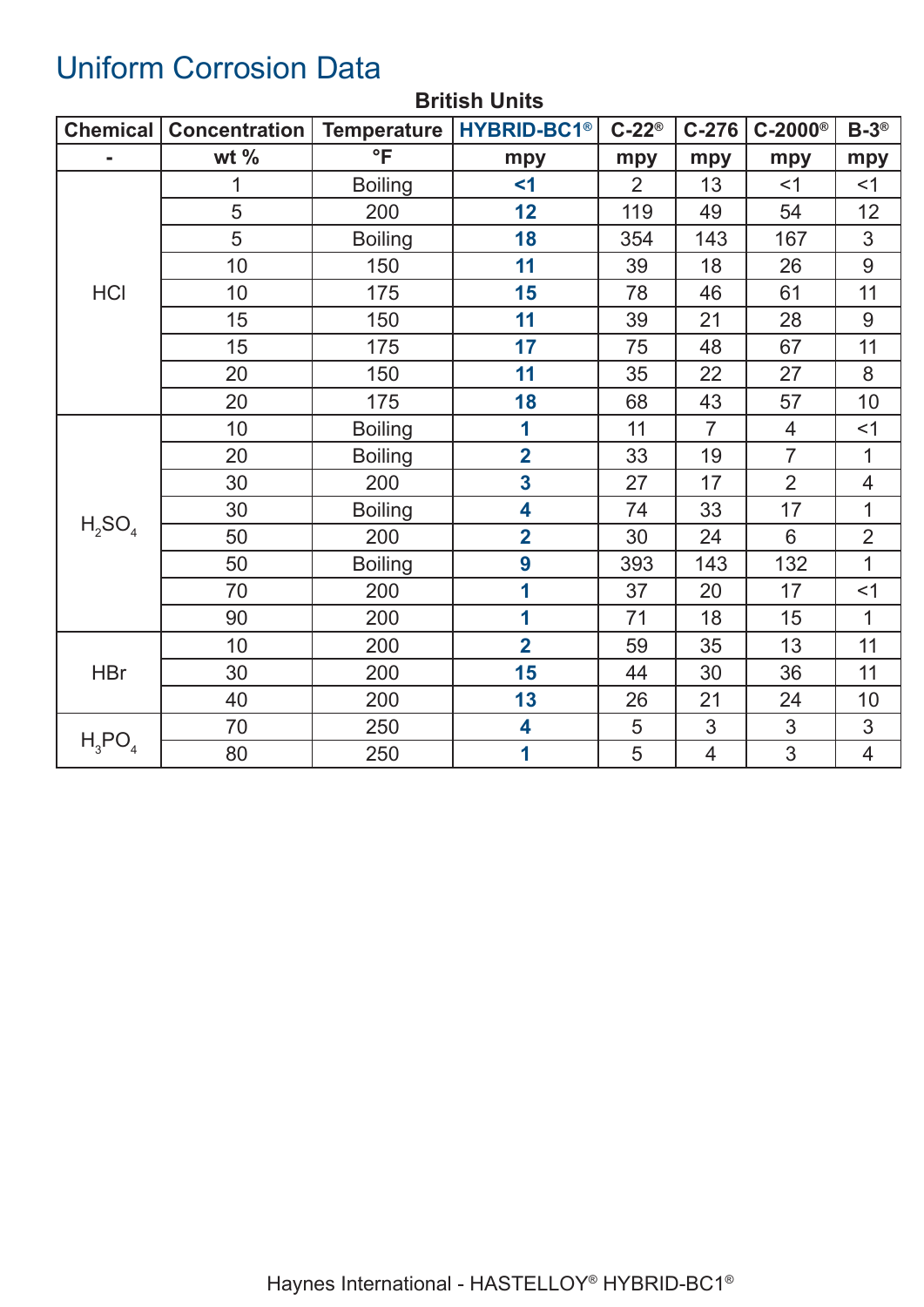|            | <b>Metric Units</b>                           |                 |                               |                       |         |                       |                   |  |  |  |
|------------|-----------------------------------------------|-----------------|-------------------------------|-----------------------|---------|-----------------------|-------------------|--|--|--|
|            | <b>Chemical   Concentration   Temperature</b> |                 | <b>HYBRID-BC1<sup>®</sup></b> | $C-22^{\circledcirc}$ | $C-276$ | $C-2000$ <sup>®</sup> | $B-3^{\circledR}$ |  |  |  |
|            | wt $%$                                        | $\rm ^{\circ}C$ | mm/y                          | mm/y                  | mm/y    | mm/y                  | mm/y              |  |  |  |
| <b>HCI</b> | 1                                             | <b>Boiling</b>  | 0.01                          | 0.06                  | 0.33    | 0.01                  | 0.01              |  |  |  |
|            | 5                                             | 93              | 0.31                          | 3.02                  | 1.25    | 1.37                  | 0.3               |  |  |  |
|            | 5                                             | <b>Boiling</b>  | 0.45                          | 8.9                   | 3.63    | 4.23                  | 0.08              |  |  |  |
|            | 10 <sup>1</sup>                               | 66              | 0.27                          | 0.98                  | 0.46    | 0.65                  | 0.24              |  |  |  |
|            | 10                                            | 79              | 0.38                          | 1.99                  | 1.18    | 1.54                  | 0.28              |  |  |  |
|            | 15                                            | 66              | 0.28                          | 0.98                  | 0.54    | 0.7                   | 0.23              |  |  |  |
|            | 15                                            | 79              | 0.44                          | 1.91                  | 1.21    | 1.69                  | 0.29              |  |  |  |
|            | 20                                            | 66              | 0.29                          | 0.9                   | 0.55    | 0.69                  | 0.21              |  |  |  |
|            | 20                                            | 79              | 0.45                          | 1.72                  | 1.1     | 1.46                  | 0.26              |  |  |  |
| $H_2SO_4$  | 10 <sup>°</sup>                               | <b>Boiling</b>  | 0.03                          | 0.29                  | 0.18    | 0.09                  | 0.01              |  |  |  |
|            | 20                                            | <b>Boiling</b>  | 0.06                          | 0.83                  | 0.49    | 0.18                  | 0.02              |  |  |  |
|            | 30                                            | 93              | 0.08                          | 0.68                  | 0.42    | 0.04                  | 0.09              |  |  |  |
|            | 30                                            | <b>Boiling</b>  | 0.09                          | 1.89                  | 0.83    | 0.42                  | 0.02              |  |  |  |
|            | 50                                            | 93              | 0.06                          | 0.77                  | 0.62    | 0.16                  | 0.04              |  |  |  |
|            | 50                                            | <b>Boiling</b>  | 0.24                          | 9.98                  | 3.64    | 3.35                  | 0.03              |  |  |  |
|            | 70                                            | 93              | 0.03                          | 0.94                  | 0.5     | 0.42                  | 0.01              |  |  |  |
|            | 90                                            | 93              | 0.03                          | 1.8                   | 0.46    | 0.37                  | 0.02              |  |  |  |
| <b>HBr</b> | 10                                            | 93              | 0.05                          | 1.5                   | 0.89    | 0.34                  | 0.28              |  |  |  |
|            | 30                                            | 93              | 0.37                          | 1.12                  | 0.75    | 0.91                  | 0.29              |  |  |  |
|            | 40                                            | 93              | 0.34                          | 0.66                  | 0.53    | 0.6                   | 0.25              |  |  |  |
| $H_3PO_4$  | 70                                            | 121             | 0.11                          | 0.13                  | 0.08    | 0.07                  | 0.08              |  |  |  |
|            | 80                                            | 121             | 0.02                          | 0.12                  | 0.09    | 0.08                  | 0.09              |  |  |  |

### Uniform Corrosion Data Continued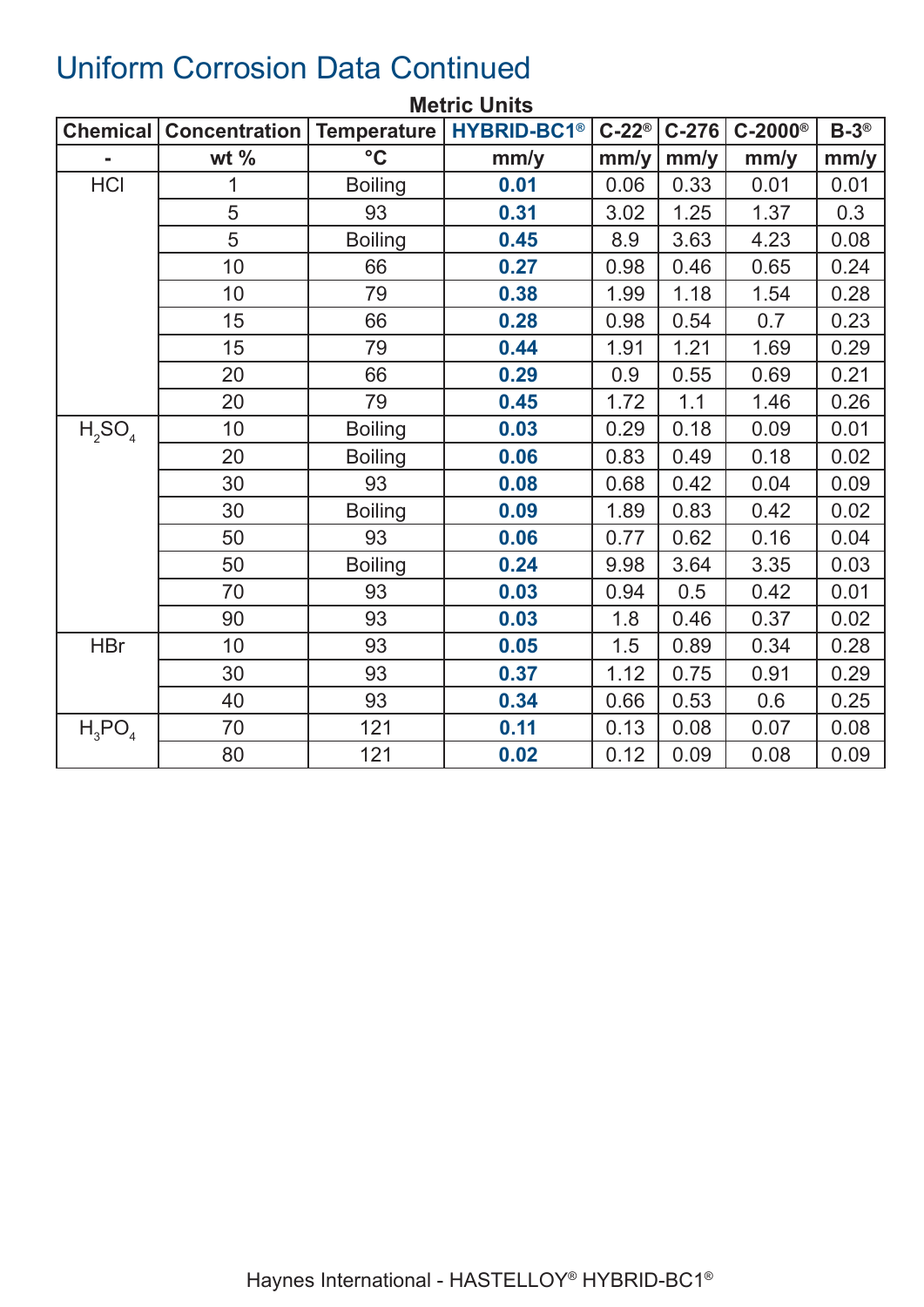### Selected Corrosion Data

| Conc.   | $50^{\circ}$ F           | $75^{\circ}F$            | 100°F                    | 125°F                    | 150°F                    | 175°F                    | 200°F          | 225°F                    |                |
|---------|--------------------------|--------------------------|--------------------------|--------------------------|--------------------------|--------------------------|----------------|--------------------------|----------------|
| $Wt.\%$ | $10^{\circ}$ C           | $24^{\circ}$ C           | $38^{\circ}$ C           | $52^{\circ}$ C           | $66^{\circ}$ C           | 79°C                     | $93^{\circ}$ C | 107°C                    | <b>Boiling</b> |
| 2.5     | $\blacksquare$           | $\overline{\phantom{a}}$ |                          |                          | н.                       | $\blacksquare$           |                | ۰                        |                |
| 5       | $\blacksquare$           | $\overline{\phantom{a}}$ | $\overline{\phantom{a}}$ | $\blacksquare$           | н.                       | $\overline{\phantom{a}}$ | -              | $\blacksquare$           | 0.08           |
| 7.5     | ۰                        | $\,$                     | $\overline{\phantom{a}}$ | $\overline{\phantom{a}}$ | $\overline{\phantom{a}}$ | $\blacksquare$           | ۰.             | $\overline{\phantom{a}}$ |                |
| 10      | $\sim$                   | $\,$                     | $\overline{\phantom{a}}$ | $\blacksquare$           | ۰                        | 0.01                     | 0.05           | $\blacksquare$           | 0.21           |
| 15      | $\blacksquare$           | $\overline{\phantom{a}}$ | $\overline{\phantom{a}}$ |                          | ۰                        | $\blacksquare$           |                | ۰                        |                |
| 20      | $\blacksquare$           | $\overline{\phantom{a}}$ | $\overline{\phantom{a}}$ | $\blacksquare$           | 0.04                     | 0.31                     | 0.37           | $\sim$                   | 0.47           |
| 25      | $\blacksquare$           | $\overline{\phantom{a}}$ | $\overline{\phantom{a}}$ |                          |                          | $\blacksquare$           |                | ۰                        |                |
| 30      | $\overline{\phantom{a}}$ | $\sim$                   | 0.11                     | 0.17                     | 0.24                     | 0.31                     | 0.37           | $\blacksquare$           | 0.68           |
| 40      | $\blacksquare$           | $\overline{\phantom{a}}$ | 0.09                     | 0.14                     | 0.2                      | 0.28                     | 0.34           | ۰                        | 0.85           |

#### **Hydrobromic Acid**

All corrosion rates are in millimeters per year (mm/y); to convert to mils (thousandths of an inch) per year, divide by 0.0254. Data are from Corrosion Laboratory Jobs 23-07 and 5-08.

All tests were performed in reagent grade acids under laboratory conditions; field tests are encouraged prior to industrial use.

### **Iso-Corrosion Diagram for HYBRID-BCI Alloy** in Hydrobromic Acid

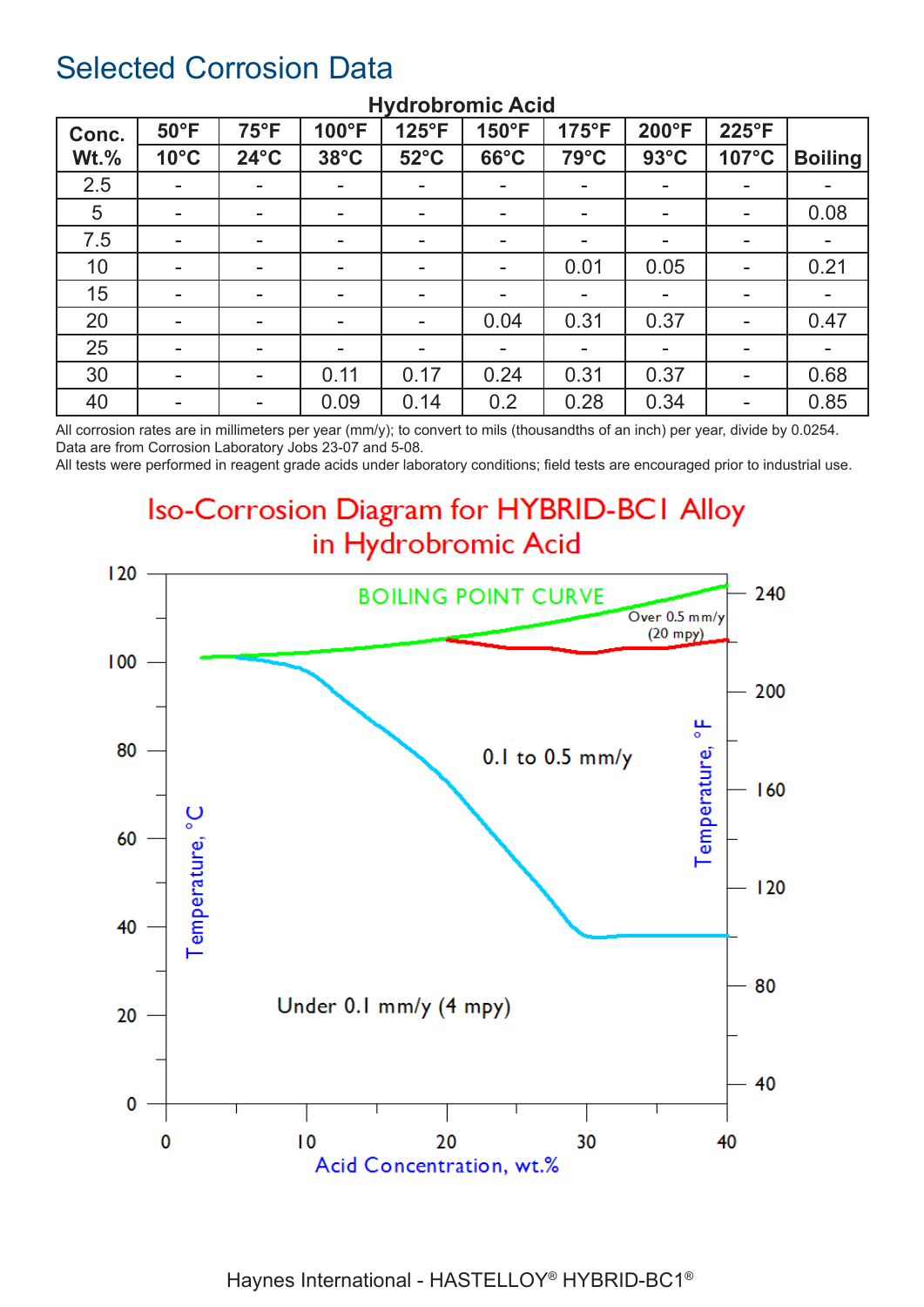| Conc.          | $50^{\circ}$ F           | $75^{\circ}F$            | 100°F                    | 125°F                    | 150°F                    | $175^{\circ}F$           | 200°F          | 225°F                    |                |
|----------------|--------------------------|--------------------------|--------------------------|--------------------------|--------------------------|--------------------------|----------------|--------------------------|----------------|
| $Wt.\%$        | $10^{\circ}$ C           | $24^{\circ}$ C           | $38^{\circ}$ C           | $52^{\circ}$ C           | $66^{\circ}$ C           | 79°C                     | $93^{\circ}$ C | 107°C                    | <b>Boiling</b> |
|                | $\overline{\phantom{a}}$ |                          | ۰.                       |                          |                          | $\overline{\phantom{a}}$ | 0.01           |                          | 0.01           |
| 1.5            | $\,$                     |                          | -                        |                          |                          | $\blacksquare$           | 0.01           | ۰                        | 0.06           |
| 2              | $\blacksquare$           |                          | -                        |                          | $\overline{\phantom{0}}$ | $\overline{\phantom{a}}$ | 0.02           |                          | 0.10           |
| 2.5            | $\overline{\phantom{a}}$ | $\overline{\phantom{a}}$ | $\overline{\phantom{a}}$ |                          | -                        | $\blacksquare$           | 0.04           | ۰                        | 0.15           |
| 3              | $\blacksquare$           | $\overline{\phantom{a}}$ | ۰.                       | $\blacksquare$           | ۰.                       | $\blacksquare$           | 0.08           | ۰.                       | 0.21           |
| 3.5            | $\overline{\phantom{a}}$ | ۰.                       | ۰                        |                          | -                        | $\blacksquare$           |                | ۰.                       |                |
| $\overline{4}$ | $\blacksquare$           | ۰.                       | ۰                        | $\overline{\phantom{a}}$ | ۰.                       | $\blacksquare$           | н.             | ۰.                       |                |
| 4.5            | $\overline{\phantom{a}}$ | $\overline{\phantom{a}}$ | ۰.                       |                          |                          | $\overline{\phantom{m}}$ |                | $\overline{\phantom{a}}$ |                |
| 5              | $\blacksquare$           | $\overline{\phantom{a}}$ | ۰.                       | < 0.01                   | 0.02                     | 0.08                     | 0.31           | ۰.                       | 0.45           |
| 7.5            | $\blacksquare$           |                          | ۰.                       |                          |                          | $\blacksquare$           |                | ۰.                       |                |
| 10             | $\blacksquare$           |                          | 0.02                     | 0.13                     | 0.27                     | 0.38                     | 0.53           | ۰.                       |                |
| 15             | $\blacksquare$           |                          | 0.12                     | 0.21                     | 0.28                     | 0.44                     | 0.57           |                          |                |
| 20             | -                        |                          | 0.12                     | 0.18                     | 0.29                     | 0.45                     | 0.68           | ۰.                       |                |

#### **Hydrochloric Acid**

All corrosion rates are in millimeters per year (mm/y); to convert to mils (thousandths of an inch) per year, divide by 0.0254. Data are from Corrosion Laboratory Jobs 23-07 and 3-08.

All tests were performed in reagent grade acids under laboratory conditions; field tests are encouraged prior to industrial use.

# **Iso-Corrosion Diagram for HYBRID-BCI Alloy** in Hydrochloric Acid

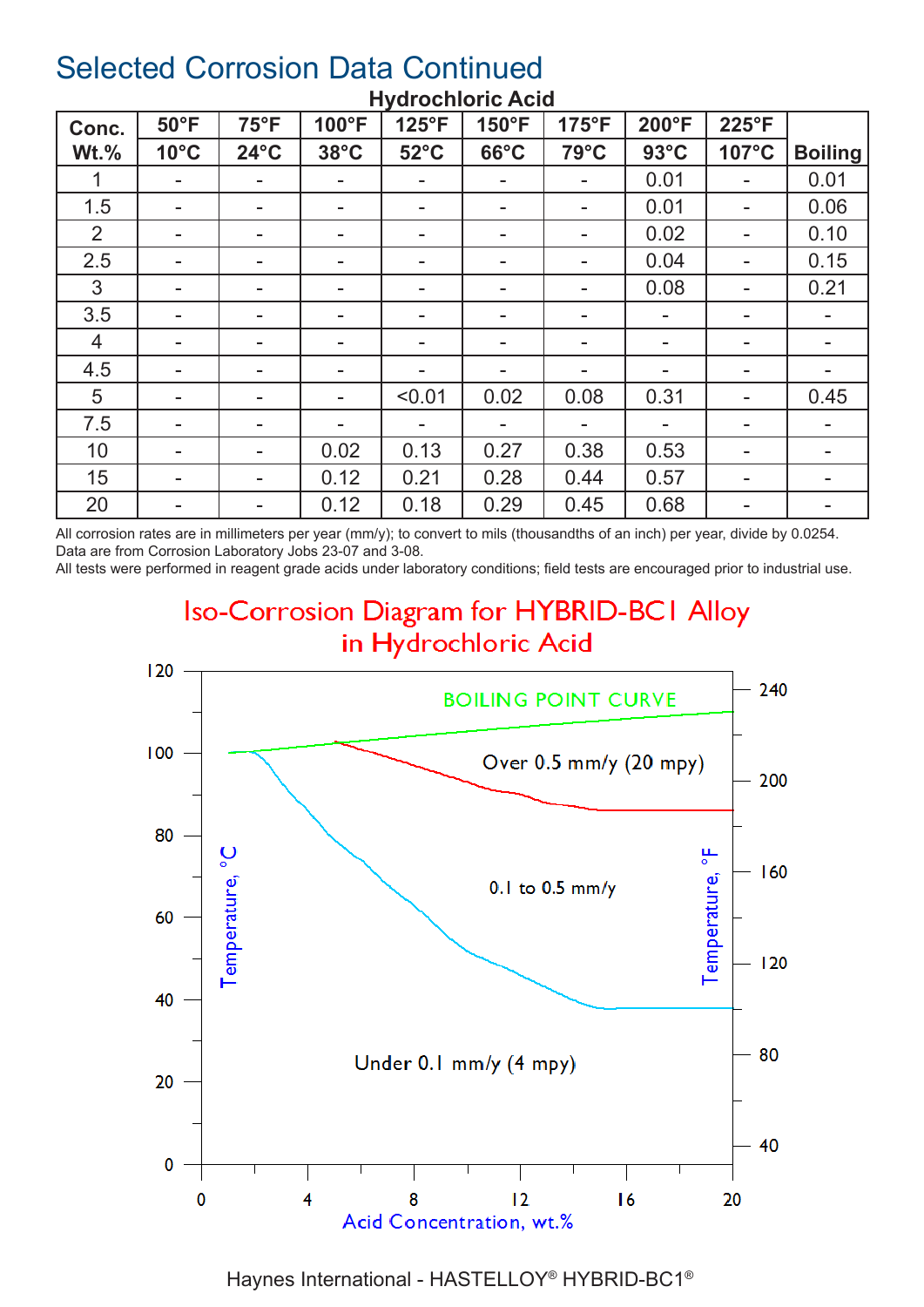| Conc.   | $50^{\circ}$ F           | $75^{\circ}F$            | 100°F                    | 125°F          | 150°F                    | 175°F                    | 200°F          | 225°F                    |                          |
|---------|--------------------------|--------------------------|--------------------------|----------------|--------------------------|--------------------------|----------------|--------------------------|--------------------------|
| $Wt.\%$ | $10^{\circ}$ C           | $24^{\circ}$ C           | $38^{\circ}$ C           | $52^{\circ}$ C | $66^{\circ}$ C           | 79°C                     | $93^{\circ}$ C | 107°C                    | <b>Boiling</b>           |
| 10      | $\overline{\phantom{a}}$ | $\overline{\phantom{a}}$ | $\overline{\phantom{a}}$ |                | ۰.                       | 0.04                     | 0.07           | $\overline{\phantom{a}}$ | 0.13                     |
| 20      | $\overline{\phantom{a}}$ | $\overline{\phantom{a}}$ | $\blacksquare$           | 0.05           | 0.15                     | $\overline{\phantom{a}}$ |                | н.                       |                          |
| 30      | $\blacksquare$           | $\overline{\phantom{a}}$ | 0.07                     | 0.13           | 0.28                     | 0.74                     | 4.72           | $\sim$                   |                          |
| 40      | $\blacksquare$           |                          | 0.1                      | 0.2            | ۰                        | $\blacksquare$           |                | $\sim$                   |                          |
| 50      | $\blacksquare$           |                          | 0.11                     | 0.29           | 0.98                     | 4.45                     | 17.4           | $\sim$                   |                          |
| 60      | $\overline{\phantom{a}}$ | $\overline{\phantom{a}}$ | 0.14                     | 0.4            | $\overline{\phantom{a}}$ | $\overline{\phantom{a}}$ |                | $\overline{\phantom{a}}$ | $\sim$                   |
| 70      | $\blacksquare$           | 0.08                     | 0.19                     | 0.54           | 2.62                     | 9.54                     | 20.52          | $\sim$                   | $\overline{\phantom{a}}$ |

#### **Nitric Acid**

All corrosion rates are in millimeters per year (mm/y); to convert to mils (thousandths of an inch) per year, divide by 0.0254. Data are from Corrosion Laboratory Jobs 24-07, 7-08 and 17-12.

All tests were performed in reagent grade acids under laboratory conditions; field tests are encouraged prior to industrial use.

**Iso-Corrosion Diagram for HYBRID-BCI Alloy** in Nitric Acid

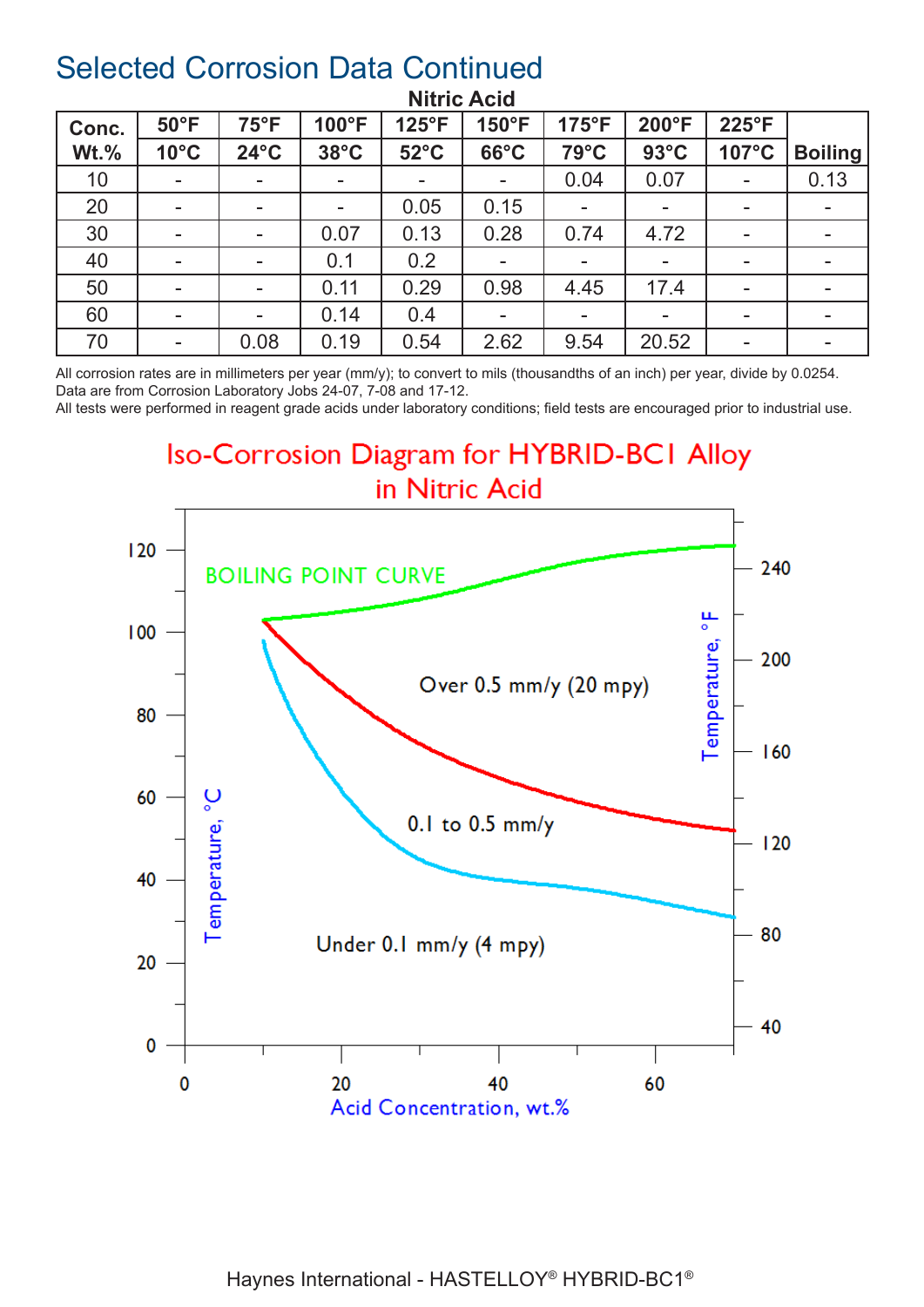| Conc.       | 125°F                    | $150^{\circ}F$           | $175^{\circ}F$           | 200°F                    | 225°F | 250°F                    | $275^{\circ}F$ | 300°F                    |                |
|-------------|--------------------------|--------------------------|--------------------------|--------------------------|-------|--------------------------|----------------|--------------------------|----------------|
| <b>Wt.%</b> | $52^{\circ}$ C           | $66^{\circ}$ C           | 79°C                     | $93^{\circ}$ C           | 107°C | 121°C                    | 135°C          | 149°C                    | <b>Boiling</b> |
| 50          | $\blacksquare$           | ۰.                       |                          |                          | -     | $\blacksquare$           |                | ۰.                       | 0.12           |
| 60          | $\blacksquare$           | -                        | $\overline{\phantom{a}}$ |                          | -     | $\overline{\phantom{a}}$ |                | $\overline{\phantom{a}}$ |                |
| 65          | $\blacksquare$           |                          | $\overline{\phantom{a}}$ |                          |       | $\blacksquare$           |                | $\overline{\phantom{a}}$ |                |
| 70          | $\blacksquare$           | $\overline{\phantom{a}}$ | $\overline{\phantom{a}}$ |                          |       | 0.11                     |                | ۰                        | 0.19           |
| 75          | $\blacksquare$           | ۰.                       | н.                       |                          |       | 0.02                     |                | ۰                        | 0.2            |
| 80          | $\overline{\phantom{a}}$ | ۰.                       | $\overline{\phantom{a}}$ |                          |       | 0.02                     | 0.02           | $\overline{\phantom{0}}$ | 0.33           |
| 85          | $\,$                     | ۰.                       |                          | $\overline{\phantom{a}}$ |       | 0.01                     | 0.02           | 0.46                     | 0.67           |

#### **Phosphoric Acid**

All corrosion rates are in millimeters per year (mm/y); to convert to mils (thousandths of an inch) per year, divide by 0.0254. Data are from Corrosion Laboratory Job 8-08.

All tests were performed in reagent grade acids under laboratory conditions; field tests are encouraged prior to industrial use.

### **Iso-Corrosion Diagram for HYBRID-BCI Alloy** in Phosphoric Acid

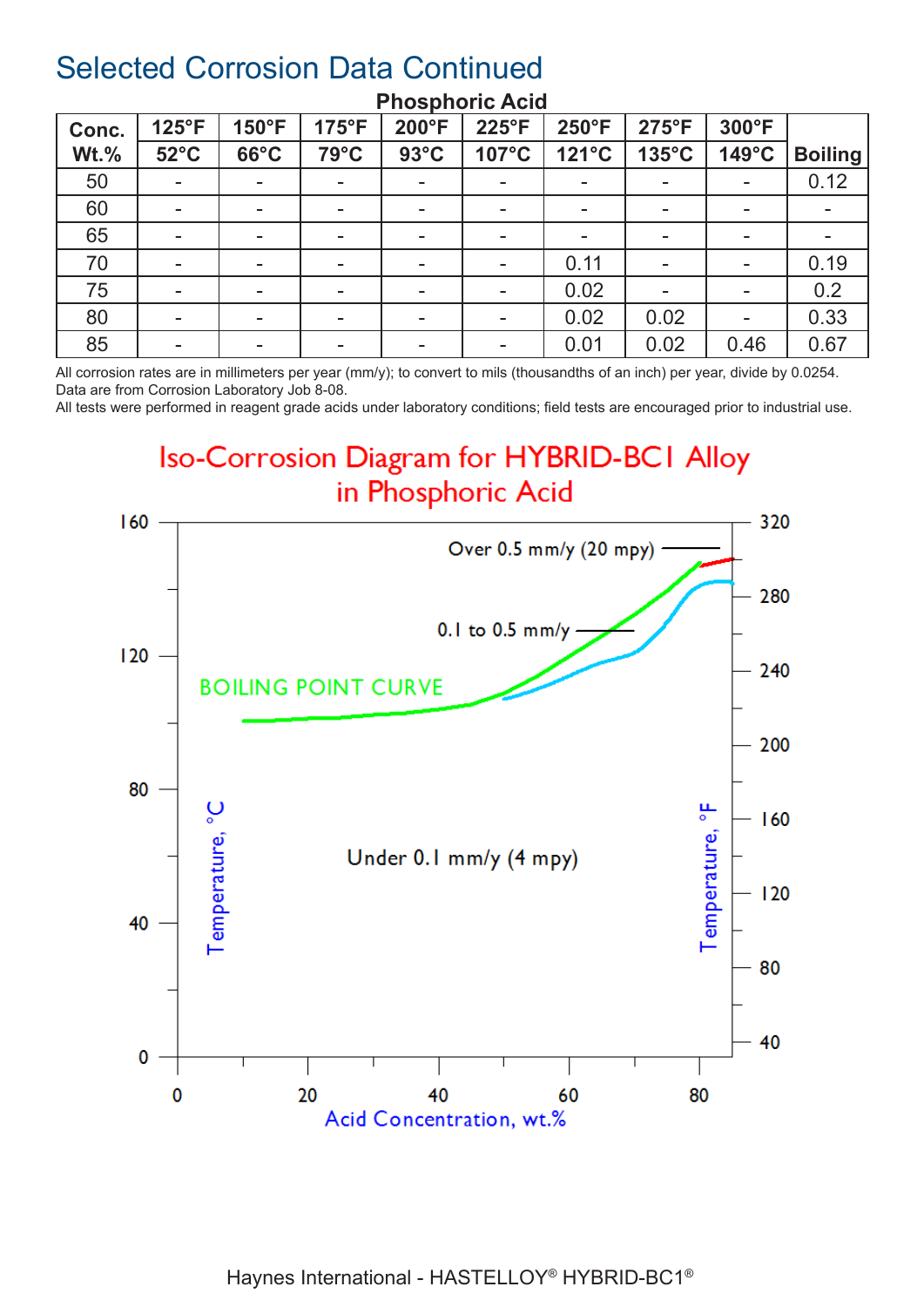| Conc.          | $75^{\circ}F$  | 100°F                    | $125^{\circ}F$ | 150°F          | 175°F | 200°F                    | 225°F | $250^{\circ}F$ | 275°F           | 300°F                    | 350°F           |                |
|----------------|----------------|--------------------------|----------------|----------------|-------|--------------------------|-------|----------------|-----------------|--------------------------|-----------------|----------------|
| <b>Wt.%</b>    | $24^{\circ}$ C | $38^{\circ}$ C           | $52^{\circ}$ C | $66^{\circ}$ C | 79°C  | $93^{\circ}$ C           | 107°C | 121°C          | $135^{\circ}$ C | 149°C                    | $177^{\circ}$ C | <b>Boiling</b> |
| 1              | ۰              | $\overline{\phantom{a}}$ | ۰              | ۰              | ٠     | ۰                        | ۰     | ۰              | ٠               | ۰                        | ۰               |                |
| $\overline{2}$ |                | ۰                        | ۰              | ۰              |       | ۰                        |       |                |                 |                          | ۰               |                |
| 3              | ۰              | $\overline{\phantom{a}}$ | ۰              | ۰              |       | ۰                        | ۰     |                | ۰               | $\overline{\phantom{a}}$ | ۰               | ۰              |
| 4              | ۰              | $\overline{\phantom{a}}$ | ۰              | ۰              | ٠     | ۰                        | ۰     | ۰              | ٠               | ۰                        | ۰               | ۰              |
| 5              | ۰              | ۰                        | -              | -              |       | ۰                        | ۰     | ۰              |                 |                          | ۰               |                |
| 10             | ۰              | ۰                        | -              |                |       | 0.07                     | ۰     | ۰              | ۰               | -                        | ۰               | 0.03           |
| 20             | ۰              | $\overline{\phantom{a}}$ | ۰              | ۰              | ٠     | $\blacksquare$           | ۰     |                | ٠               | ۰                        | ۰               | 0.06           |
| 30             | ۰              | -                        |                | ۰              |       | 0.08                     | ۰     |                |                 |                          | ۰               | 0.09           |
| 40             | ۰              | ۰                        | ۰              | ۰              | ٠     | ۰                        | ۰     |                | ۰               | ۰                        | ۰               | ۰              |
| 50             | ۰              | ۰                        | ۰              | ۰              | ۰     | 0.06                     | 0.11  | ۰              | -               | ۰                        | ۰               | 0.24           |
| 60             | ۰              |                          |                |                |       | ۰                        | ۰     | ٠              | ۰               | ۰                        |                 |                |
| 70             | ۰              | ۰                        | ۰              |                |       | 0.03                     | 0.11  | 0.22           | 1.71            | ۰                        |                 |                |
| 80             | ۰              | -                        | ۰              | ۰              |       | $\overline{\phantom{a}}$ | 0.05  | 0.24           | 0.52            | $\overline{\phantom{0}}$ | ۰               |                |
| 90             | ۰              |                          |                | ۰              |       | 0.03                     | 0.06  | 0.14           | 0.38            | 0.94                     | ۰               |                |
| 96             | ۰              |                          | -              |                |       | $\overline{\phantom{a}}$ | 0.11  | 0.21           | 0.45            | 1.11                     | ۰               | -              |

#### **Sulfuric Acid**

All corrosion rates are in millimeters per year (mm/y); to convert to mils (thousandths of an inch) per year, divide by 0.0254. Data are from Corrosion Laboratory Job 24-07 and 4-08.

All tests were performed in reagent grade acids under laboratory conditions; field tests are encouraged prior to industrial use.

### **Iso-Corrosion Diagram for HYBRID-BCI Alloy** in Sulfuric Acid

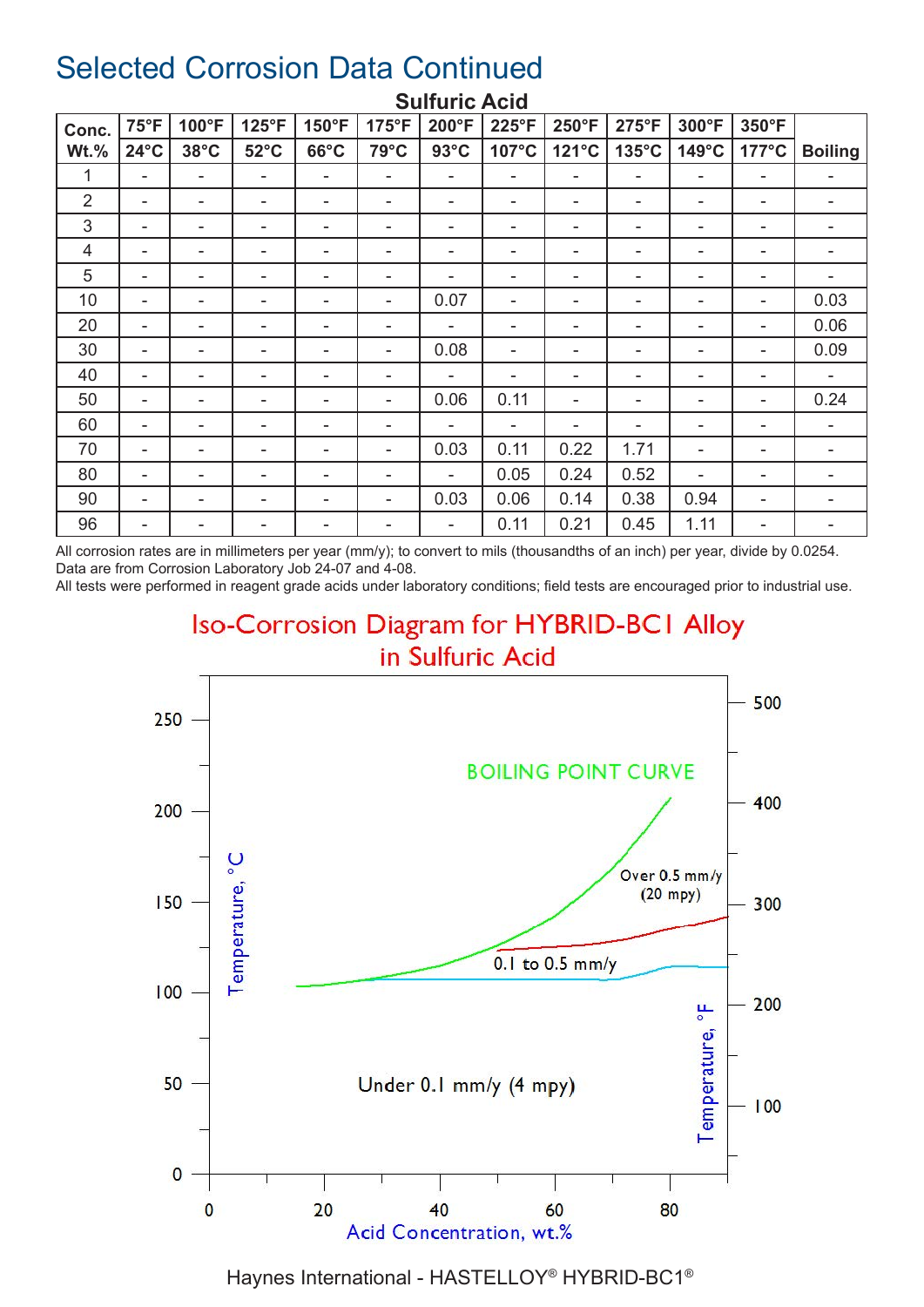### Localized Corrosion Data

**Critical Pitting Temperature (CPT) and Critical Crevice Temperature (CCT)** HYBRID-BC1<sup>®</sup> alloy exhibits exceptional resistance to pitting and crevice corrosion, as evident from the table below. To assess the resistance of nickel alloys and stainless steels to chloride-induced pitting and crevice attack, it is customary to measure their CPT and CCT in acidifi ed 6 wt.% ferric chloride, in accordance with the procedures defi ned in ASTM Standard G 48.

These values represent the lowest temperatures at which pitting attack and crevice attack are encountered in this solution, within 72 hours. It should be noted that HYBRID-BC1 alloy exhibits a respectable uniform corrosion rate of approximately 0.5 mm/y (20 mpy) at 120°C in this solution, whereas B-3 corrodes at 47.69 mm/y (1,878 mpy) under the same conditions. While 120°C is the maximum temperature of HYBRID-BC1® alloy in acidifi ed 6% FeCl $_{\textrm{\tiny{\textrm{3}}}}$  the fact that the material can withstand such a strongly oxidizing medium to the 120°C, yet provide such high resistance to the key reducing acids, is remarkable.

| <b>Alloy</b>                  |                    | <b>Critical Crevice Temperature</b> | <b>Critical Pitting Temperature</b> |                 |  |
|-------------------------------|--------------------|-------------------------------------|-------------------------------------|-----------------|--|
| $\sim$                        | $\circ \mathsf{F}$ | $\rm ^{\circ}C$                     | $\mathsf{P}$                        | $\rm ^{\circ}C$ |  |
| <b>HYBRID-BC1<sup>®</sup></b> | 257                | 125                                 | >284                                | >140            |  |
| $C-4$                         | 122                | 50                                  | 212                                 | 100             |  |
| $C-22^{\circ}$                | 176                | 80                                  | >284                                | >140            |  |
| $C-276$                       | 131                | 55                                  | >284                                | >140            |  |
| $C-2000$ <sup>®</sup>         | 176                | 80                                  | >284                                | >140            |  |
| 316L                          | 32                 |                                     | 59                                  | 15              |  |
| 254SMO <sup>®</sup>           | 86                 | 30                                  | 140                                 | 60              |  |
| 625                           | 104                | 40                                  | 212                                 | 100             |  |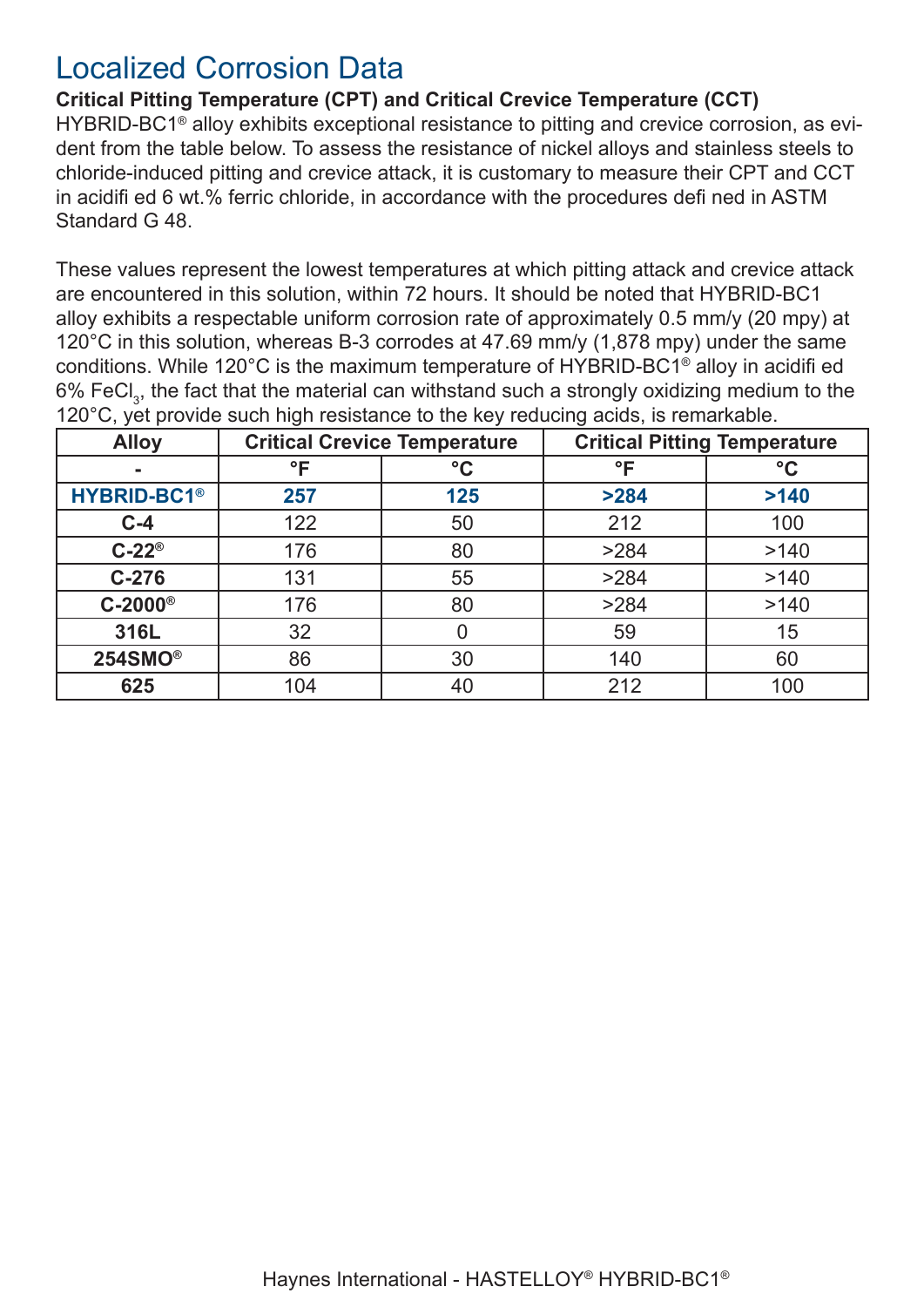# Effect of Oxidizing Species

HYBRID-BC1 alloy can tolerate the presence of oxidizing species in many acid solutions. This is a major advantage over the nickel-molybdenum (B-type) alloys. Such species include dissolved oxygen, ferric ions, and cupric ions. In the following graphs, the effects of ferric ions and cupric ions upon the corrosion properties of B-3® and HYBRID-BC1® alloys, in 2.5% hydrochloric acid and 10% sulfuric acid, are compared. At higher concentrations, these effects are diminished, but nevertheless represent a remarkable achievement.





### Resistance to Stress Corrosion Cracking

A common solution for assessing the resistance to chloride-induced stress corrosion cracking of a material is boiling 45 wt.% magnesium chloride. This table indicates the times required to induce cracking in U-bend samples. The tests were stopped after six weeks (1,008 hours).

| <b>Alloy</b>                  | <b>Time to Cracking</b> |
|-------------------------------|-------------------------|
| <b>HYBRID-BC1<sup>®</sup></b> | No cracking in 1,008 h  |
| $C-4$                         | No cracking in 1,008 h  |
| $C-22^\circ$                  | No cracking in 1,008 h  |
| $C-276$                       | No cracking in 1,008 h  |
| $C-2000$ <sup>®</sup>         | No cracking in 1,008 h  |
| 316L                          | 2 <sub>h</sub>          |
| 254SMO <sup>®</sup>           | 24h                     |
| 625                           | No cracking in 1,008 h  |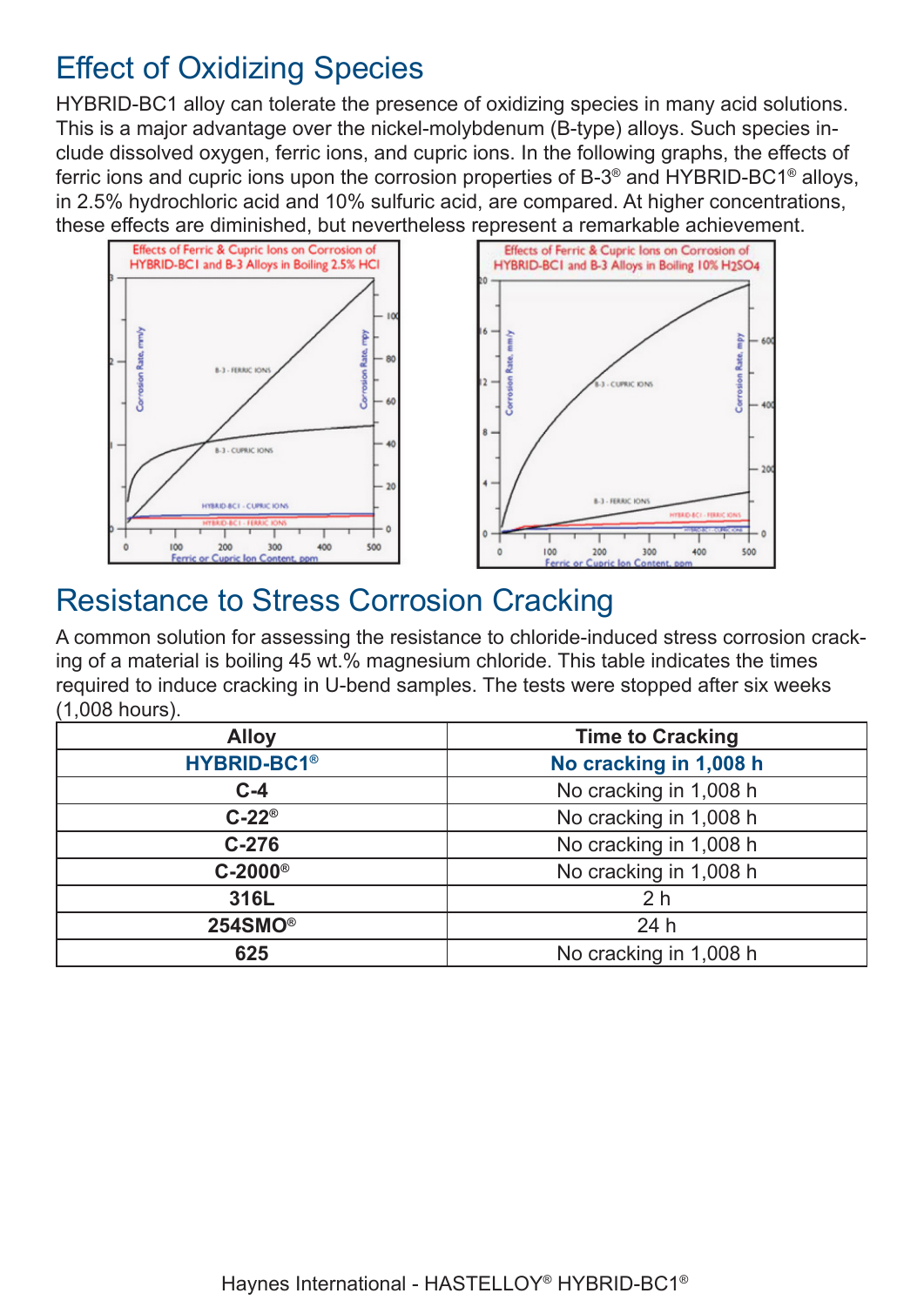# Physical Properties

| <b>Physical Property</b>      |           | <b>British Units</b>             |                 | <b>Metric Units</b>          |
|-------------------------------|-----------|----------------------------------|-----------------|------------------------------|
| <b>Density</b>                | <b>RT</b> | 0.319 lb/in. <sup>3</sup>        | <b>RT</b>       | 8.83 g/cm. <sup>3</sup>      |
|                               | <b>RT</b> | 49.5 µohm.in                     | <b>RT</b>       | 1.26 µohm.m                  |
|                               | 200°F     | 49.9 µohm.in                     | 100°C           | $1.2 \mu$ ohm.m              |
|                               | 400°F     | 50.3 µohm.in                     | $200^{\circ}$ C | 1.27 µohm.m                  |
| <b>Electrical Resistivity</b> | 600°F     | 50.3 µohm.in                     | 300°C           | $1.28 \mu$ ohm.m             |
|                               | 800°F     | 50.7 µohm.in                     | 400°C           | $1.28$ µohm.m                |
|                               | 1000°F    | 51.4 µohm.in                     | 500°C           | $1.29$ µohm.m                |
|                               | 1100°F    | 51.9 µohm.in                     | $600^{\circ}$ C | $1.31$ µohm.m                |
|                               | <b>RT</b> | 64 Btu.in/h.ft <sup>2</sup> .°F  | <b>RT</b>       | 9.30 W/m.°C                  |
|                               | 200°F     | 72 Btu.in/h.ft <sup>2</sup> .°F  | 100°C           | 10.5 W/m.°C                  |
|                               | 400°F     | 84 Btu.in/h.ft <sup>2</sup> .°F  | $200^{\circ}$ C | 11.9 W/m.°C                  |
| <b>Thermal Conductivity</b>   | 600°F     | 95 Btu.in/h.ft <sup>2</sup> .°F  | 300°C           | 13.5 W/m.°C                  |
|                               | 800°F     | 106 Btu.in/h.ft <sup>2</sup> .°F | $400^{\circ}$ C | 14.9 W/m.°C                  |
|                               | 1000°F    | 117 Btu.in/h.ft <sup>2</sup> .°F | 500°C           | 16.4 W/m.°C                  |
|                               | 1100°F    | 121 Btu.in/h.ft <sup>2</sup> .°F | 600°C           | 17.5 W/m.°C                  |
|                               | 70-200°F  | 6.4 µin/in.°F                    | 25-100°C        | 11.5 $\mu$ m/m. $^{\circ}$ C |
|                               | 70-400°F  | 6.6 µin/in.°F                    | 25-200°C        | 11.9 $\mu$ m/m. $\degree$ C  |
| <b>Mean Coefficient of</b>    | 70-600°F  | 6.8 µin/in.°F                    | 25-300°C        | 12.2 µm/m.°C                 |
| <b>Thermal Expansion</b>      | 70-800°F  | 7.0 µin/in.°F                    | 25-400°C        | 12.5 µm/m.°C                 |
|                               | 70-1000°F | $7.1 \mu$ in/in. $\degree$ F     | 25-500°C        | 12.7 µm/m.°C                 |
|                               | 70-1100°F | 7.0 µin/in.°F                    | 25-600°C        | 12.7 µm/m.°C                 |
|                               | <b>RT</b> | $0.102$ ft <sup>2</sup> /h       | <b>RT</b>       | $0.0264$ cm <sup>2</sup> /s  |
|                               | 200°F     | $0.111$ ft <sup>2</sup> /h       | 100°C           | $0.0291$ cm <sup>2</sup> /s  |
|                               | 400°F     | $0.124$ ft <sup>2</sup> /h       | $200^{\circ}$ C | $0.0319$ cm <sup>2</sup> /s  |
| <b>Thermal Diffusivity</b>    | 600°F     | $0.138$ ft <sup>2</sup> /h       | 300°C           | $0.0352$ cm <sup>2</sup> /s  |
|                               | 800°F     | $0.151$ ft <sup>2</sup> /h       | 400°C           | $0.0382$ cm <sup>2</sup> /s  |
|                               | 1000°F    | $0.163$ ft <sup>2</sup> /h       | 500°C           | $0.0412$ cm <sup>2</sup> /s  |
|                               | 1100°F    | $0.168$ ft <sup>2</sup> /h       | 600°C           | $0.0435$ cm <sup>2</sup> /s  |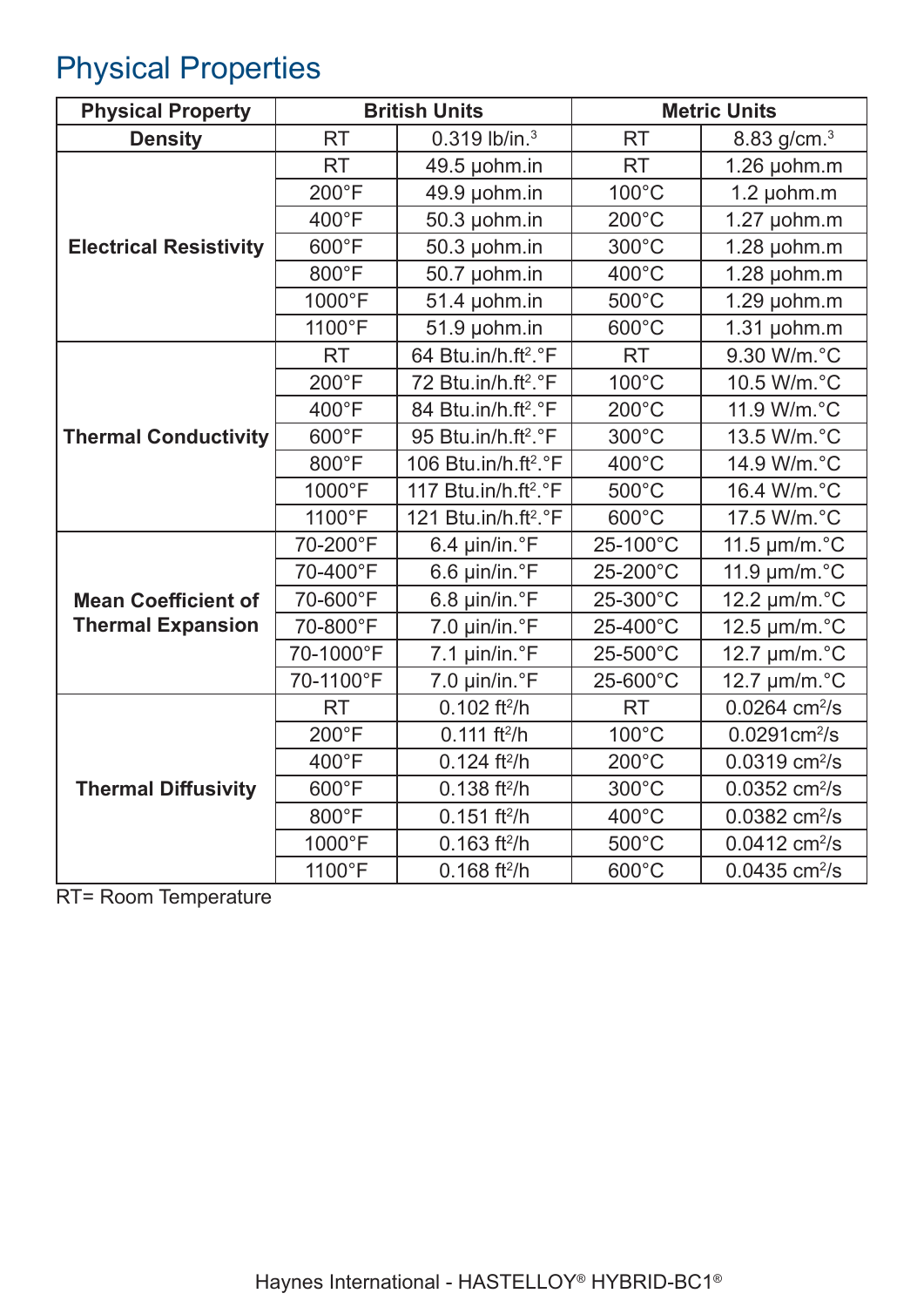# Physical Properties Continued

| <b>Phyical Property</b>                            |                  | <b>British Units</b>        |                 | <b>Metric Units</b> |
|----------------------------------------------------|------------------|-----------------------------|-----------------|---------------------|
|                                                    | RT.              | $0.096$ Btu/lb. $\degree$ F | RT.             | 403 J/kg.°C         |
|                                                    | $200^{\circ}$ F  | 0.099 Btu/lb.°F             | $100^{\circ}$ C | 416 J/kg.°C         |
|                                                    | $400^{\circ}$ F  | $0.102$ Btu/lb. $\degree$ F | $200^{\circ}$ C | 429 J/kg.°C         |
| <b>Specific Heat</b>                               | $600^{\circ}$ F  | $0.105$ Btu/lb. $\degree$ F | $300^{\circ}$ C | 439 J/kg.°C         |
|                                                    | 800°F            | $0.108$ Btu/lb. $\degree$ F | $400^{\circ}$ C | 449 J/kg.°C         |
|                                                    | 1000°F           | 0.110 Btu/lb. °F            | $500^{\circ}$ C | 461 J/kg.°C         |
|                                                    | 1100°F           | $0.109$ Btu/lb. $\degree$ F | $600^{\circ}$ C | 457 J/kg. °C        |
|                                                    | <b>RT</b>        | $31.5 \times 10^6$ psi      | <b>RT</b>       | 217 GPa             |
|                                                    | $200^{\circ}$ F  | 30.7 x 10 <sup>6</sup> psi  | $100^{\circ}$ C | 211 GPa             |
|                                                    | $400^{\circ}$ F  | 29.8 x 10 <sup>6</sup> psi  | $200^{\circ}$ C | 205 GPa             |
| <b>Dynamice Modulus</b><br>of Elasticity           | $600^{\circ}$ F  | $28.9 \times 10^6$ psi      | $300^{\circ}$ C | 200 GPa             |
|                                                    | $800^{\circ}$ F  | 28.3 x 10 <sup>6</sup> psi  | $400^{\circ}$ C | 197 GPa             |
|                                                    | $1000^{\circ}$ F | $27.5 \times 10^6$ psi      | $500^{\circ}$ C | 191 GPa             |
|                                                    | 1200°F           | $27.0 \times 10^6$ psi      | $600^{\circ}$ C | 188 GPa             |
| <b>Poisson's Ratio</b><br>$\overline{\phantom{1}}$ |                  |                             | <b>RT</b>       | 0.33                |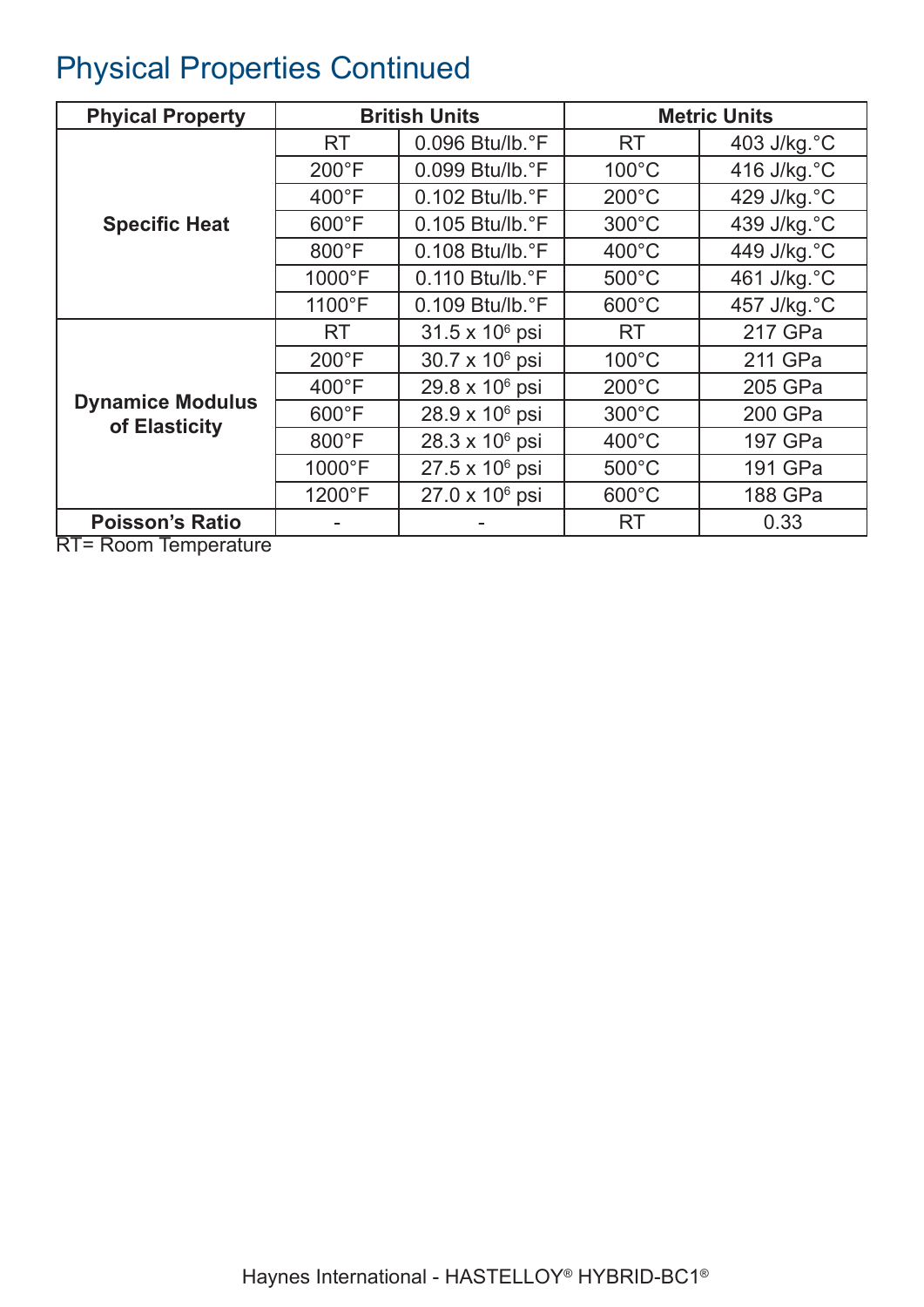# Impact Strength

| <b>Test Temperature</b>                   |                 | <b>Condition</b>                            | <b>Impact Strength</b> |      |
|-------------------------------------------|-----------------|---------------------------------------------|------------------------|------|
| $\circ$ F                                 | $\rm ^{\circ}C$ |                                             | ft.lbf                 |      |
| <b>RT</b>                                 | <b>RT</b>       | <b>Solution Annealed</b>                    | >246                   | >358 |
| $-320$                                    | $-196$          | <b>Solution Annealed</b>                    | >246                   | >358 |
| <b>RT</b>                                 | <b>RT</b>       | Solution Annealed + 2000 h at 427°C (800°F) | >246                   | >358 |
| $-320$<br>$DT - Do can To know a tr in a$ | $-196$          | Solution Annealed + 2000 h at 427°C (800°F) | 256                    | 347  |

### **Charpy V-Notch Samples from 12.7 mm (0.5 in) Plate**

RT= Room Temperature

### Tensile Data

|                                                        |                  |                          |                    | 0.2% Offset |                       | <b>Ultimate Tensile</b> |            |                   |
|--------------------------------------------------------|------------------|--------------------------|--------------------|-------------|-----------------------|-------------------------|------------|-------------------|
|                                                        | <b>Thickness</b> |                          | <b>Temperature</b> |             | <b>Yield Strength</b> | <b>Strength</b>         |            | <b>Elongation</b> |
| <b>Form</b>                                            | in/mm            | $\overline{\phantom{a}}$ | $\rm ^{\circ}C$    | ksi         | <b>MPa</b>            | ksi                     | <b>MPa</b> | $\frac{0}{0}$     |
| Sheet, Cold                                            |                  | <b>RT</b>                | <b>RT</b>          | 58.7        | 405                   | 122                     | 841        | 61.6              |
|                                                        |                  | 200                      | 93                 | 52.2        | 360                   | 117.6                   | 811        | 66.1              |
|                                                        |                  | 300                      | 149                | 48.3        | 333                   | 114.4                   | 789        | 64.5              |
| <b>Rolled</b><br>&                                     |                  | 400                      | 204                | 45          | 310                   | 110.6                   | 763        | 63.3              |
| Solution                                               |                  | 500                      | 260                | 42.4        | 292                   | 109.4                   | 754        | 67.9              |
| Annealed                                               |                  | 600                      | 316                | 41.1        | 283                   | 108                     | 745        | 68.5              |
|                                                        |                  | 700                      | 371                | 40          | 276                   | 108.3                   | 747        | 76.9              |
|                                                        | 0.125/3.2        | 800                      | 427                | 40.6        | 280                   | 112.8                   | 778        | 75.3              |
|                                                        | 0.75/19.1        | <b>RT</b>                | <b>RT</b>          | 52.5        | 362                   | 117.4                   | 809        | 70.5              |
|                                                        |                  | 200                      | 93                 | 47.4        | 327                   | 112.9                   | 778        | 74.8              |
| Plate, Hot                                             |                  | 300                      | 149                | 42.7        | 294                   | 108.7                   | 749        | 74.8              |
| <b>Rolled</b><br>&                                     |                  | 400                      | 204                | 38.8        | 268                   | 104.8                   | 723        | 74.6              |
| Solution                                               |                  | 500                      | 260                | 35.7        | 246                   | 102.4                   | 706        | 74.7              |
| Annealed                                               |                  | 600                      | 316                | 35.6        | 245                   | 100.4                   | 692        | 71.1              |
|                                                        |                  | 700                      | 371                | 34.8        | 240                   | 99.8                    | 688        | 74                |
|                                                        |                  | 800                      | 427                | 32.7        | 225                   | 99                      | 683        | 76.3              |
|                                                        | 1.0/25.4         | <b>RT</b>                | <b>RT</b>          | 55.9        | 385                   | 120.6                   | 832        | 63                |
|                                                        |                  | 200                      | 93                 | 50.4        | 347                   | 115.8                   | 798        | 73.6              |
| Bar, Hot<br><b>Rolled</b><br>&<br>Solution<br>Annealed |                  | 300                      | 149                | 45.1        | 311                   | 111.5                   | 769        | 72.8              |
|                                                        |                  | 400                      | 204                | 41.9        | 289                   | 107.8                   | 743        | 72.1              |
|                                                        |                  | 500                      | 260                | 39.6        | 273                   | 105.2                   | 725        | 72.7              |
|                                                        |                  | 600                      | 316                | 37.1        | 256                   | 103.5                   | 714        | 72                |
|                                                        |                  | 700                      | 371                | 36.6        | 252                   | 103.3                   | 712        | 72                |
|                                                        |                  | 800                      | 427                | 37.2        | 256                   | 102.3                   | 705        | 74.1              |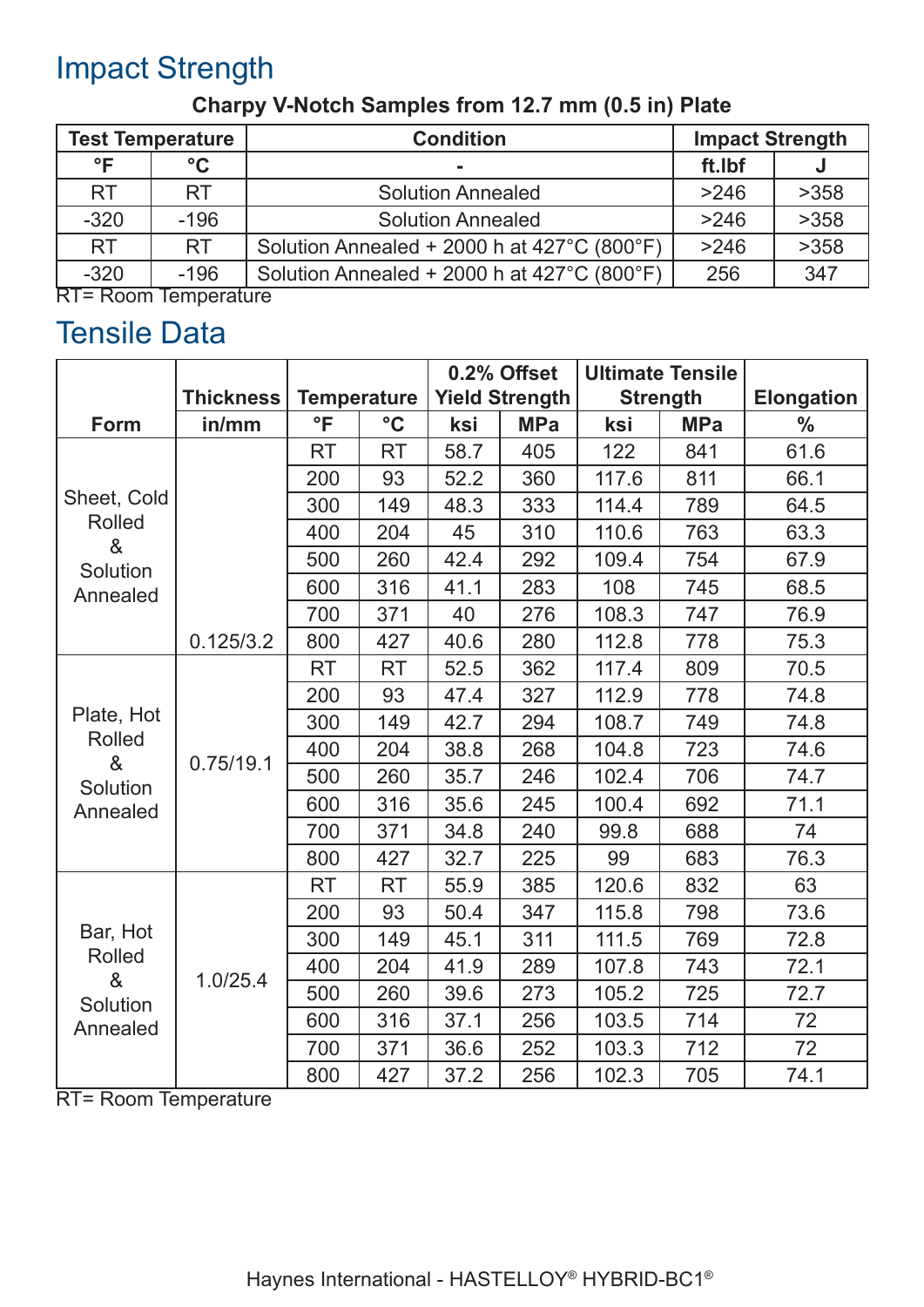# Tensile Data Continued

#### **Tensile Data for Weldments**

- Transverse samples from welded plates of thickness 12.7 mm (0.5 in).
- Welding products made from same heat of HYBRID-BC1® alloy.

| Welding                                 | <b>Consumable</b> |                    |                 | 0.2% Offset           |            |                 | <b>Ultimate Tensile</b> |                   |
|-----------------------------------------|-------------------|--------------------|-----------------|-----------------------|------------|-----------------|-------------------------|-------------------|
| <b>Process</b>                          | <b>Diameter</b>   | <b>Temperature</b> |                 | <b>Yield Strength</b> |            | <b>Strength</b> |                         | <b>Elongation</b> |
|                                         | in/mm             | $\overline{\ }$    | $\rm ^{\circ}C$ | ksi                   | <b>MPa</b> | ksi             | <b>MPa</b>              | $\frac{0}{0}$     |
|                                         |                   | <b>RT</b>          | <b>RT</b>       | 69.4                  | 478        | 122             | 841                     | 40.9              |
|                                         |                   | 200                | 93              | 60.7                  | 419        | 114.4           | 789                     | 37                |
|                                         |                   | 300                | 149             | 58                    | 400        | 109.7           | 756                     | 40.1              |
| <b>Gas Tungsten</b><br>Arc GTAW         | 0.125/3.2         | 400                | 204             | 56.7                  | 391        | 104.8           | 723                     | 36.2              |
| (TIG)                                   |                   | 500                | 260             | 51.4                  | 354        | 103.9           | 716                     | 40.2              |
|                                         |                   | 600                | 316             | 50.9                  | 351        | 100.9           | 696                     | 39                |
|                                         |                   | 700                | 371             | 47                    | 324        | 99.3            | 685                     | 41.3              |
|                                         |                   | 800                | 427             | 51.5                  | 355        | 100.3           | 692                     | 41.1              |
|                                         | 0.75/19.1         | <b>RT</b>          | <b>RT</b>       | 72.6                  | 501        | 121.1           | 835                     | 37.2              |
|                                         |                   | 200                | 93              | 66.4                  | 458        | 115.3           | 795                     | 39.7              |
|                                         |                   | 300                | 149             | 63.5                  | 438        | 109.7           | 756                     | 37.6              |
| <b>Synergic Gas</b><br><b>Metal Arc</b> |                   | 400                | 204             | 58.3                  | 402        | 104.3           | 719                     | 39.3              |
| <b>GMAW (MIG)</b>                       |                   | 500                | 260             | 59.2                  | 408        | 98.8            | 681                     | 33.7              |
|                                         |                   | 600                | 316             | 59.9                  | 413        | 102.8           | 709                     | 42.5              |
|                                         |                   | 700                | 371             | 58.7                  | 405        | 99.7            | 687                     | 37.2              |
|                                         |                   | 800                | 427             | 60.3                  | 416        | 99.2            | 684                     | 38.8              |
|                                         | 1.0/25.4          | <b>RT</b>          | <b>RT</b>       | 75                    | 517        | 121.5           | 838                     | 30.2              |
|                                         |                   | 200                | 93              | 67.2                  | 463        | 114.3           | 788                     | 28.6              |
| <b>Shielded Metal</b><br>Arc (SMAW)     |                   | 300                | 149             | 57                    | 393        | 108.8           | 750                     | 32                |
|                                         |                   | 400                | 204             | 58.8                  | 405        | 103.7           | 715                     | 30.1              |
|                                         |                   | 500                | 260             | 60.2                  | 415        | 103.3           | 712                     | 32.3              |
|                                         |                   | 600                | 316             | 57.5                  | 396        | 101.4           | 699                     | 31.2              |
|                                         |                   | 700                | 371             | 54.7                  | 377        | 97.4            | 672                     | 31.3              |
|                                         |                   | 800                | 427             | 54.6                  | 376        | 97.6            | 673                     | 30.8              |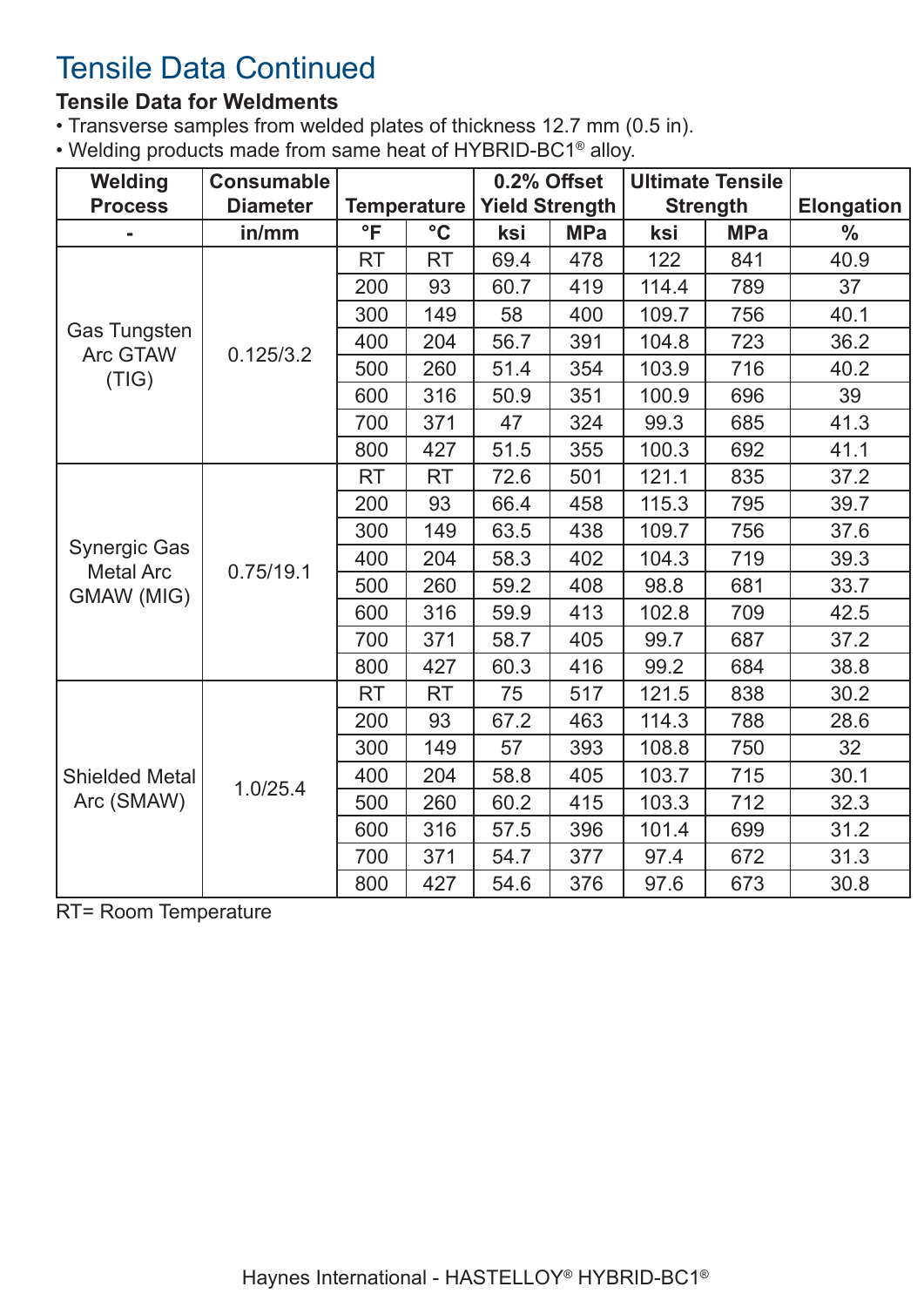# Tensile Data Continued

#### **All Weld Tensile Metal Data**

• Bar Samples of Diameter 12.7 mm (0.5 in) from GMAW (MIG) Cruciforms

| Welding                           | <b>Consumable</b> |                    |                 |                       | 0.2% Offset |                 | <b>Ultimate Tensile</b> |                   |
|-----------------------------------|-------------------|--------------------|-----------------|-----------------------|-------------|-----------------|-------------------------|-------------------|
| <b>Diameter</b><br><b>Process</b> |                   | <b>Temperature</b> |                 | <b>Yield Strength</b> |             | <b>Strength</b> |                         | <b>Elongation</b> |
| ۰                                 | in/mm             | $\mathsf{P}$       | $\rm ^{\circ}C$ | ksi                   | <b>MPa</b>  | ksi             | <b>MPa</b>              | $\frac{0}{0}$     |
|                                   | 0.045/1.1         | RT                 | RT              | 73.8                  | 509         | 110.8           | 764                     | 47.7              |
|                                   |                   | 200                | 93              | 68.9                  | 475         | 104.8           | 723                     | 46.1              |
|                                   |                   | 300                | 149             | 64.8                  | 447         | 101.6           | 701                     | 50.8              |
| Synergic Gas<br><b>Metal Arc</b>  |                   | 400                | 204             | 62.3                  | 430         | 96.8            | 667                     | 47.2              |
| <b>GMAW (MIG</b><br>—             |                   | 500                | 260             | 62.6                  | 432         | 93.8            | 647                     | 46                |
|                                   |                   | 600                | 316             | 61.2                  | 422         | 94.4            | 651                     | 51.3              |
|                                   |                   | 700                | 371             | 59.8                  | 412         | 91.6            | 632                     | 49.5              |
|                                   |                   | 800                | 427             | 58.8                  | 405         | 88.9            | 613                     | 50.9              |

RT= Room Temperature

### Heat-treatment

Wrought forms of HYBRID-BC1<sup>®</sup> alloy are furnished in the solution annealed condition, unless otherwise specified. The standard solution annealing treatment consists of heating to 1149°C (2100°F) followed by rapid air-cooling or (preferably) water quenching. Parts which have been hot formed should be solution annealed prior to final fabrication or installation. The minimum hot forming temperature of the alloy is 954°C (1750°F).

### Forming

HYBRID-BC1® alloy has excellent forming characteristics, and cold forming is the preferred method of shaping. The alloy can be easily cold worked due to its high ductility; however, the alloy is stronger than the austenitic stainless steels and therefore requires more energy during cold forming. Please consult the "Welding and Fabrication" brochure for information on cold working of the HASTELLOY® alloys, and recommendations regarding the needs for subsequent solution annealing.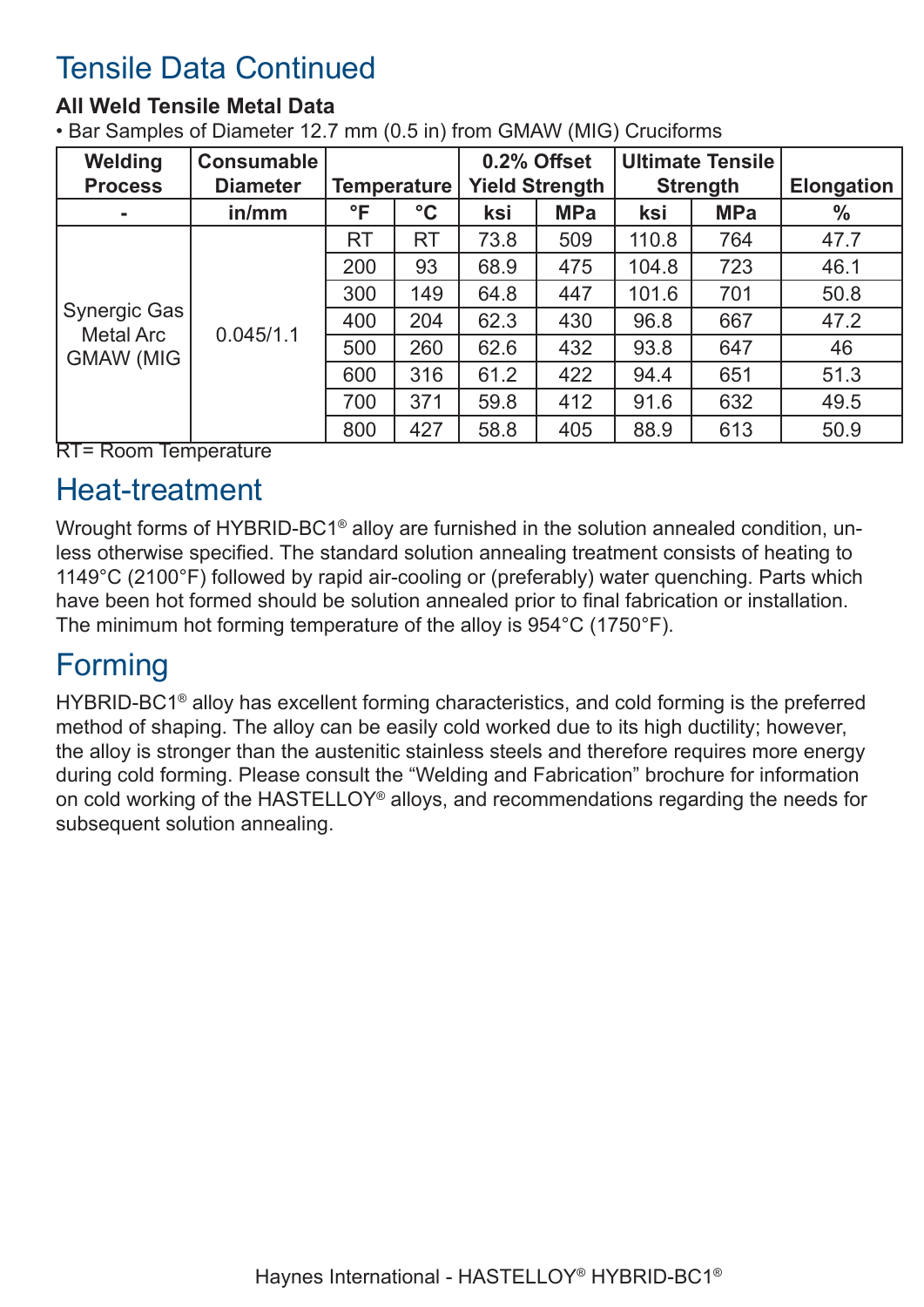### Specifications & Codes

#### **Specifications**

| <b>HYBRID-BC1<sup>®</sup> alloy</b>           |                       |  |  |  |  |  |
|-----------------------------------------------|-----------------------|--|--|--|--|--|
| (N10362)                                      |                       |  |  |  |  |  |
| <b>Sheet, Plate &amp; Strip</b>               | <b>B575</b>           |  |  |  |  |  |
|                                               | $P = 43$              |  |  |  |  |  |
|                                               | <b>B574</b>           |  |  |  |  |  |
| <b>Billet, Rod &amp; Bar</b>                  | B472                  |  |  |  |  |  |
|                                               | $P = 43$              |  |  |  |  |  |
| <b>Coated Electrodes</b>                      |                       |  |  |  |  |  |
|                                               | <b>ASME</b>           |  |  |  |  |  |
| <b>Bare Welding Rods &amp;</b><br><b>Wire</b> | <b>Code Case</b>      |  |  |  |  |  |
|                                               | No. 2653              |  |  |  |  |  |
|                                               | B622                  |  |  |  |  |  |
| <b>Seamless Pipe &amp; Tube</b>               | $P = 43$              |  |  |  |  |  |
|                                               | B619                  |  |  |  |  |  |
| <b>Welded Pipe &amp; Tube</b>                 | <b>B626</b>           |  |  |  |  |  |
|                                               | $P = 43$              |  |  |  |  |  |
| <b>Fittings</b>                               | <b>B366</b>           |  |  |  |  |  |
|                                               | B462                  |  |  |  |  |  |
| <b>Forgings</b>                               | <b>B564</b>           |  |  |  |  |  |
|                                               | $P = 43$              |  |  |  |  |  |
| <b>DIN</b>                                    | No. 2.4708 NiMo22Cr15 |  |  |  |  |  |
| TÜV                                           |                       |  |  |  |  |  |
| <b>Others</b>                                 |                       |  |  |  |  |  |

| <b>Codes</b>                        |                     |                |                            |  |  |  |  |  |
|-------------------------------------|---------------------|----------------|----------------------------|--|--|--|--|--|
| <b>HYBRID-BC1<sup>®</sup> alloy</b> |                     |                |                            |  |  |  |  |  |
| (N10362)                            |                     |                |                            |  |  |  |  |  |
|                                     | <b>Section I</b>    |                |                            |  |  |  |  |  |
|                                     | <b>Section III</b>  | <b>Class 1</b> |                            |  |  |  |  |  |
|                                     |                     | <b>Class 2</b> |                            |  |  |  |  |  |
|                                     |                     | <b>Class 3</b> |                            |  |  |  |  |  |
|                                     | <b>Section VIII</b> | <b>Div. 1</b>  | 800°F (427°C) <sup>1</sup> |  |  |  |  |  |
| <b>ASME</b>                         |                     | <b>Div. 2</b>  |                            |  |  |  |  |  |
|                                     | <b>Section XII</b>  |                |                            |  |  |  |  |  |
|                                     | <b>B16.5</b>        |                |                            |  |  |  |  |  |
|                                     | <b>B16.34</b>       |                |                            |  |  |  |  |  |
|                                     | <b>B31.1</b>        |                |                            |  |  |  |  |  |
|                                     | <b>B31.3</b>        |                |                            |  |  |  |  |  |
| VdTÜV (doc #)                       |                     |                |                            |  |  |  |  |  |

1 Approved material forms: Plate, Sheet, Bar, Forgins, fittings, welded pipe/tube, seamless pipe/tube